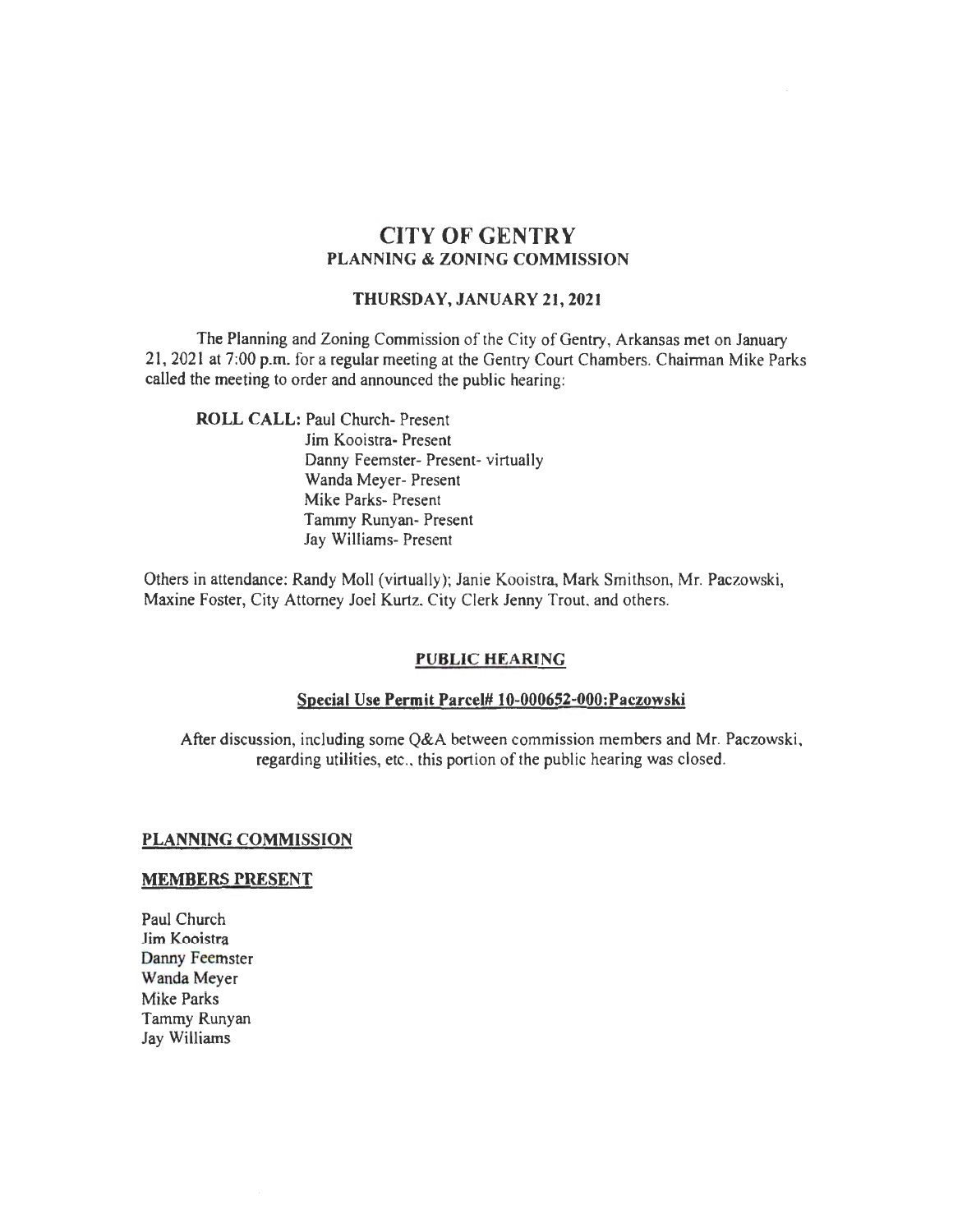# Review of the Minutes of the December 17,2020 Regular Meeting:

| Motion: Church-To accept the minutes as written |              |              |           |
|-------------------------------------------------|--------------|--------------|-----------|
| <b>Second: Runyan</b>                           |              |              |           |
| Roll Call: Church-yes                           | Feemster-yes | Kooistra-yes | Parks-yes |
| Williams-yes                                    | Meyer-pass   | Runyan-yes   |           |
| <b>Motion Passed.</b>                           |              |              |           |

Statement of Financial Interest: At this time City Clerk Jenny Trout reminded Commission members of their annual duty to complete the enclosed Statements of Financial Interest and that they must be turned in by end of the month of January.

# 1). Tract Split: Chaia Zellermayer, HICOR LLC: Parcel# 10-00820-000

After discussion:

| <b>Motion:</b> Meyer - to approve the tract split for Parcel# 10-00820-000 |              |              |           |
|----------------------------------------------------------------------------|--------------|--------------|-----------|
| <b>Second: Williams</b>                                                    |              |              |           |
| Roll Call: Church-yes                                                      | Feemster-yes | Kooistra-yes | Parks-yes |
| Williams-yes                                                               | Meyer-yes    | Runyan-yes   |           |
| Motion passed.                                                             |              |              |           |

# 2). Special Use Permit: Edward & Mildred Paczowski: Parcel# 10-00652-000

After review and consideration:

Motion: Church to approve building a shop with living quarters to be used by the family Second: Kooistra

| <b>Roll Call: Church-yes</b> | Feemster-yes | Kooistra- yes | Williams-yes |
|------------------------------|--------------|---------------|--------------|
| Meyer-yes                    | Runyan-yes   | Parks-yes     |              |
| Motion passed.               |              |               |              |